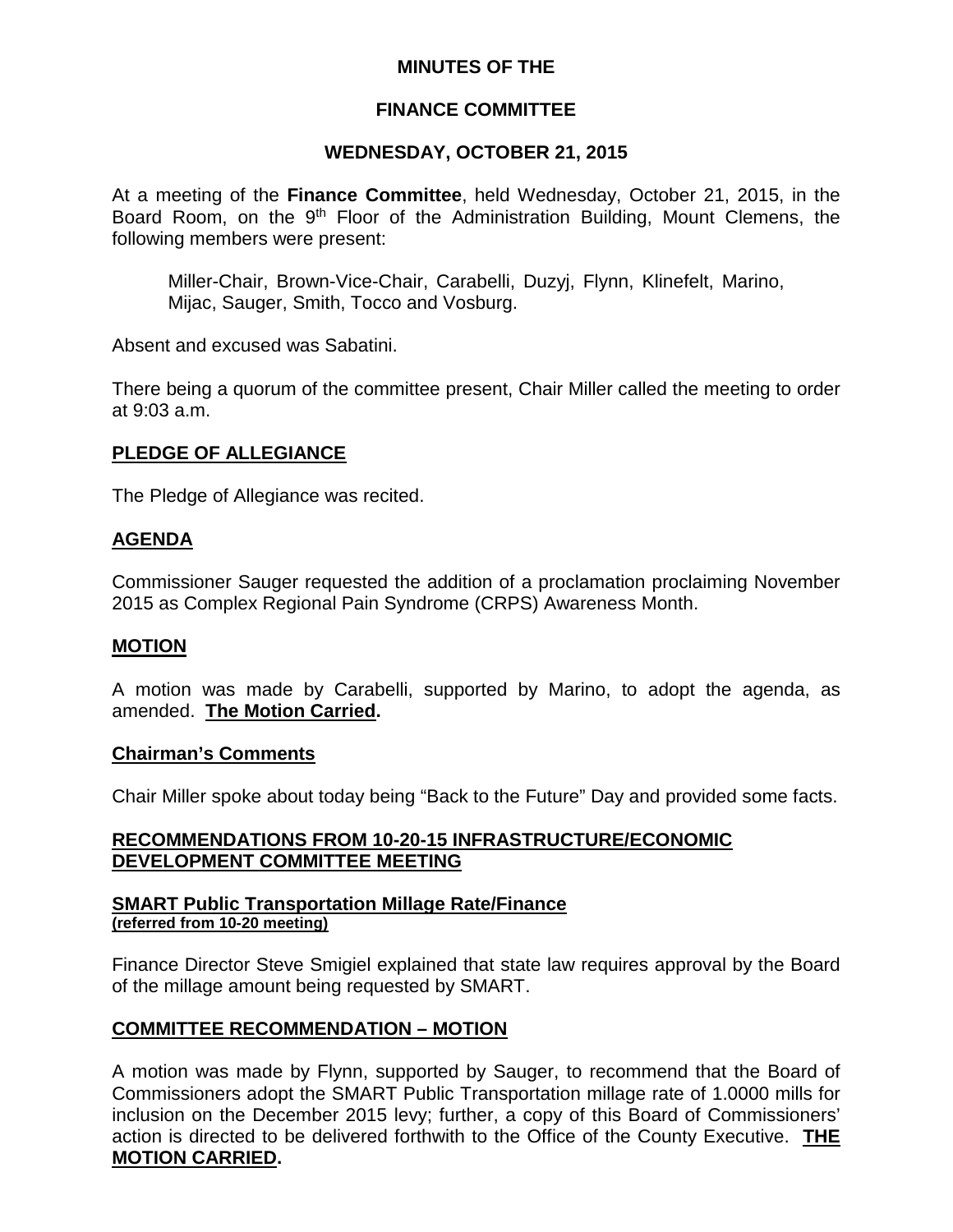## **Contract with Z Contractors, Inc./Cass Avenue Embankment/ Department of Roads**

### **COMMITTEE RECOMMENDATION – MOTION**

A motion was made by Marino, supported by Duzyj, to recommend that the Board of Commissioners approve the award of bid and contract between the Department of Roads and Z Contractors, Inc. outlining the scope of work and project cost for the slope stabilization of the Cass Avenue Embankment; further, a copy of this Board of Commissioners' action is directed to be delivered forthwith to the Office of the County Executive.

The following commissioner spoke: Tocco, Vosburg and Flynn.

Comments and concerns were expressed about the contract that is just now before the Board for consideration, but with the work already underway, and a request not being submitted to go through the Board's established by-pass process.

Chair Miller noted that this Board has instituted meaningful policies and if what is currently in place does not work, then the Board should be notified and informed of the needs that exist.

Chair Miller called for a vote on the motion and **THE MOTION CARRIED WITH MILLER VOTING "NO."**

### **Contract/Cleo/Streem Secure Network Fax and Messaging System Upgrade/I.T.**

### **COMMITTEE RECOMMENDATION – MOTION**

A motion was made by Carabelli, supported by Marino, to recommend that the Board of Commissioners approve the Cleo/Streem Secure Network Fax and Messaging System proposal/contract; further, a copy of this Board of Commissioners' action is directed to be delivered forthwith to the Office of the County Executive. **THE MOTION CARRIED WITH DUZYJ VOTING "NO."**

### **2015 APPORTIONMENT REPORT/FINANCE**

Finance Director Steve Smigiel gave an overview, noting that the taxable value in 2015 increased 3.72 percent from 2014, which provided an additional \$4.1 million in tax revenue.

### **COMMITTEE RECOMMENDATION – MOTION**

A motion was made by Flynn, supported by Vosburg, to recommend that the Board of Commissioners adopt the 2015 Macomb County Apportionment Report as prepared by the Finance Department.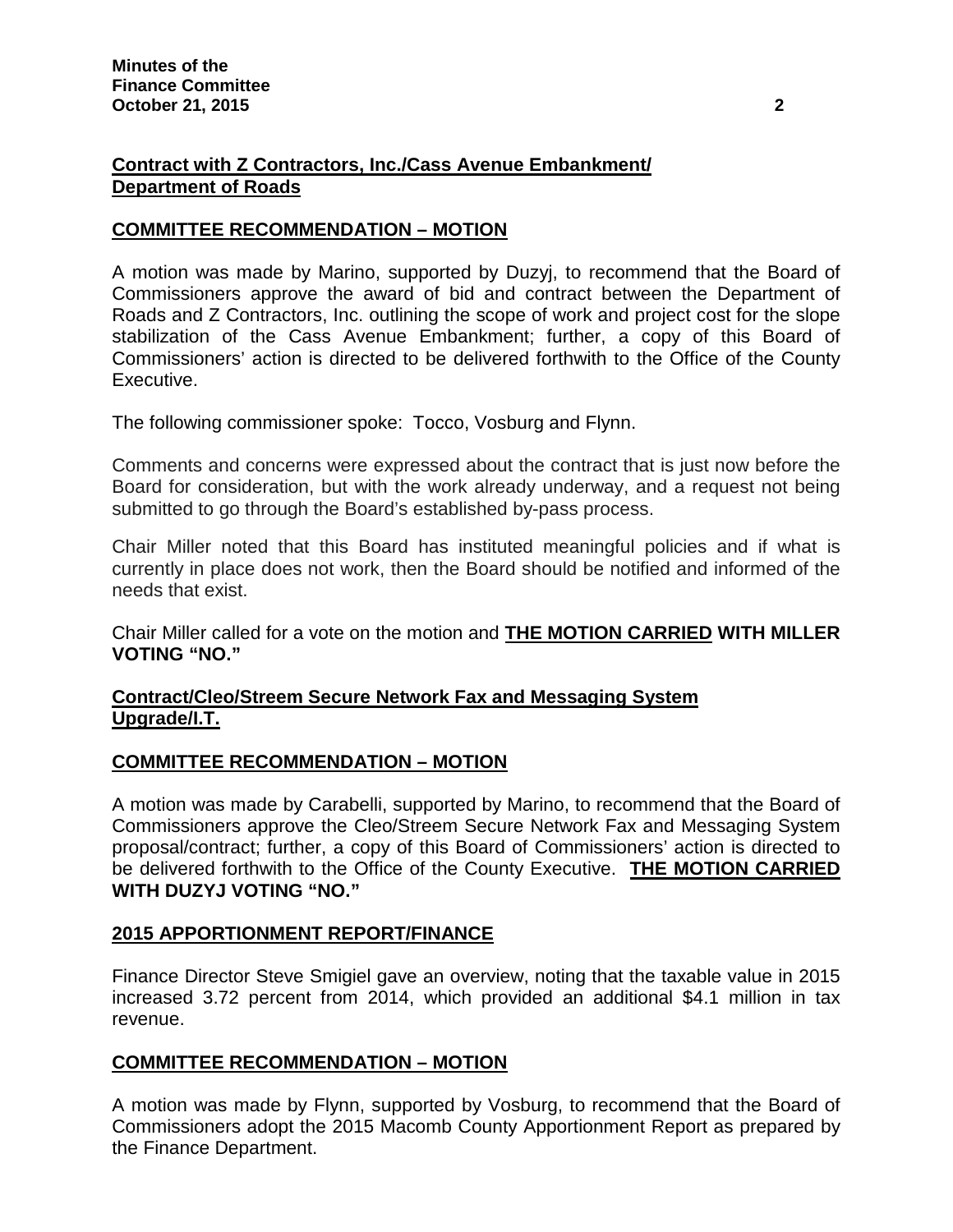The following commissioners spoke: Flynn and Brown.

After concerns were expressed because the new Equalization Director was not present to answer questions, the following action was taken:

#### **MOTION**

A motion was made by Brown, supported by Marino, to refer this item to the October 22<sup>nd</sup> Full Board meeting.

The following commissioner spoke: Mijac.

Chair Miller called for a vote on the motion and **The Motion Carried.**

#### **AMENDMENTS TO ORDINANCE 2015-01 (FY 2016 GENERAL APPROPRIATIONS ORDINANCE)/BOARD OF COMMISSIONERS**

#### **COMMITTEE RECOMMENDATION – MOTION**

A motion was made by Flynn, supported by Tocco, to recommend that the Board of Commissioners adopt Ordinance 2015-02 to amend Enrolled Ordinance No. 2015-01, entitled "FY 2016 Comprehensive General Appropriations Ordinance", regarding the 7<sup>th</sup> and 8th recitals and Section 4, to correct certain inaccuracies identified by the Finance Department; further, a copy of this Board of Commissioners' action is directed to be delivered forthwith to the Office of the County Executive.

The following commissioners spoke: Miller, Vosburg and Flynn.

Chair Miller called for a vote on the motion and **THE MOTION CARRIED.**

#### **PROCLAMATIONS**

### **COMMITTEE RECOMMENDATION – MOTION**

A motion was made by Marino, supported by Sauger, to recommend that the Board of Commissioners adopt the following proclamations:

- a) Commending Derek Gee Eagle Scout **(offered by Flynn)**
- b) Commending Bradley Heydel Eagle Scout **(offered by Flynn)** and
- c) Proclaiming November 2015 as Complex Regional Pain Syndrome (CRPS) Awareness Month **(offered by Sauger)**.

Chair Miller requested his name be added to the two Eagle Scout proclamations; there were no objections.

Chair Miller called for a vote on the motion and **THE MOTION CARRIED.**